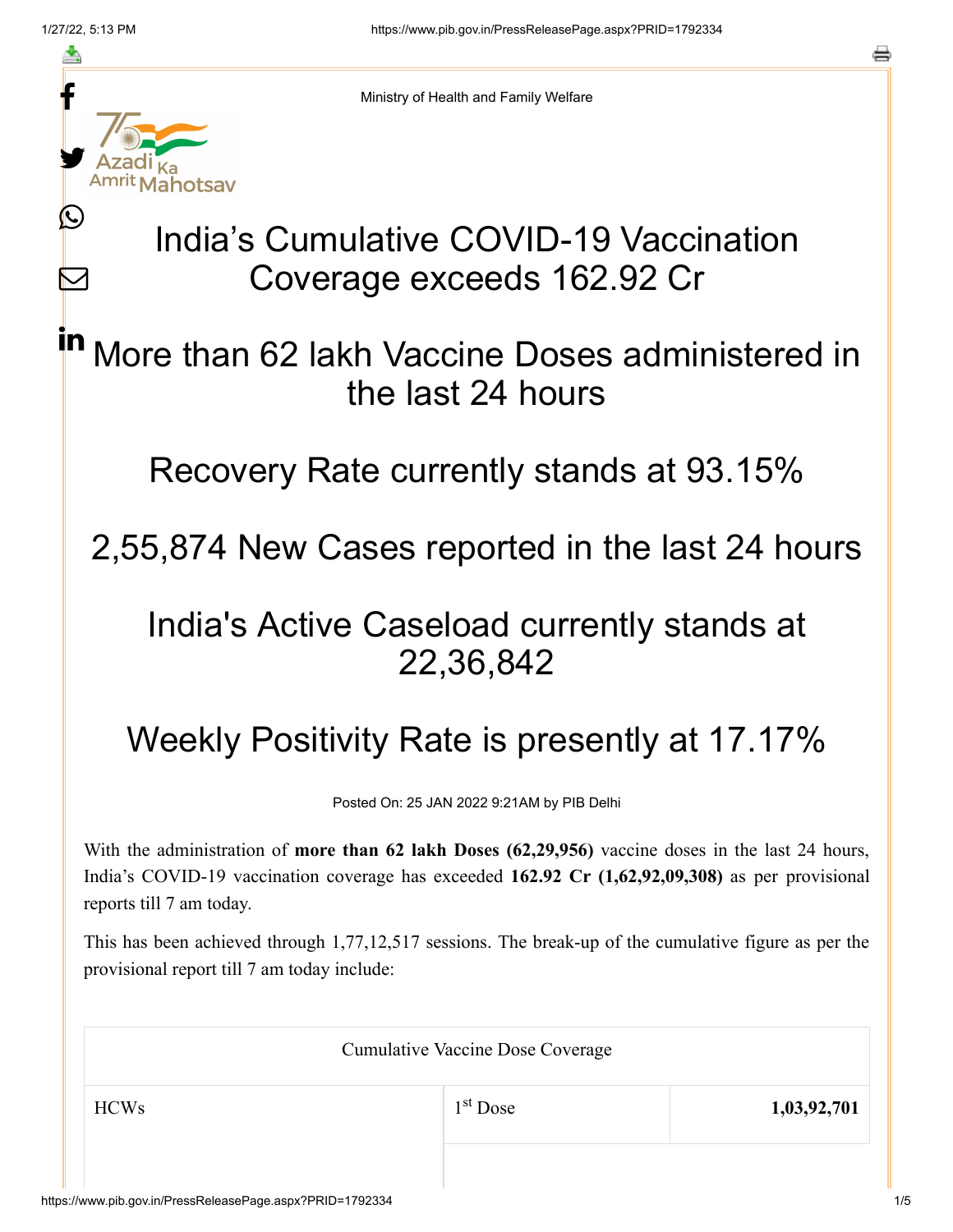| f  |                        | $2nd$ Dose             | 98,26,681       |
|----|------------------------|------------------------|-----------------|
|    |                        | <b>Precaution Dose</b> | 28, 42, 155     |
| C  | <b>FLWs</b>            | 1 <sup>st</sup> Dose   | 1,83,91,675     |
|    |                        | 2 <sup>nd</sup> Dose   | 1,71,52,993     |
|    |                        | <b>Precaution Dose</b> | 28,26,940       |
| in | Age Group 15-18 years  | $1st$ Dose             | 4,27,23,464     |
|    | Age Group 18-44 years  | 1 <sup>st</sup> Dose   | 53, 55, 80, 374 |
|    |                        | $2nd$ Dose             | 39, 10, 87, 802 |
|    | Age Group 45-59 years  | 1 <sup>st</sup> Dose   | 19,93,26,389    |
|    |                        | $2nd$ Dose             | 16,73,04,587    |
|    | Over 60 years          | 1 <sup>st</sup> Dose   | 12,42,30,375    |
|    |                        | 2 <sup>nd</sup> Dose   | 10,43,90,089    |
|    |                        | <b>Precaution Dose</b> | 31,33,083       |
|    | <b>Precaution Dose</b> |                        | 88,02,178       |
|    | Total                  |                        | 1,62,92,09,308  |

**2,67,753** patients have recovered in the last 24 hours and the cumulative tally of recovered patients (since the beginning of the pandemic) is now at **3,70,71,898.**

Consequently, India's recovery rate stands at **93.15%.**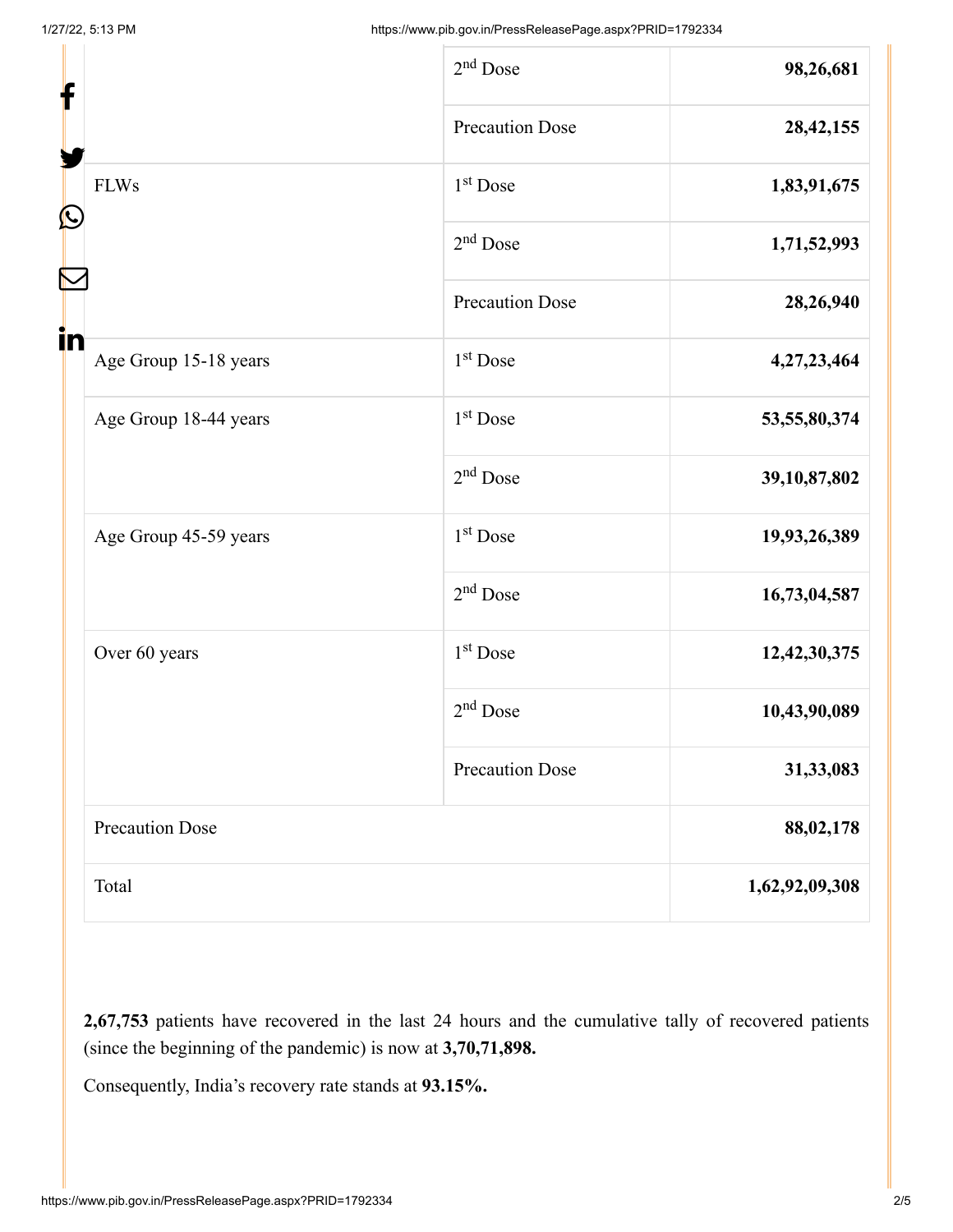1/27/22, 5:13 PM https://www.pib.gov.in/PressReleasePage.aspx?PRID=1792334



#### **2,55,874 new cases** were reported in the last 24 hours.



India's Active Caseload is presently at **22,36,842.** Active cases constitute **5.62%** of the country's total Positive Cases**.**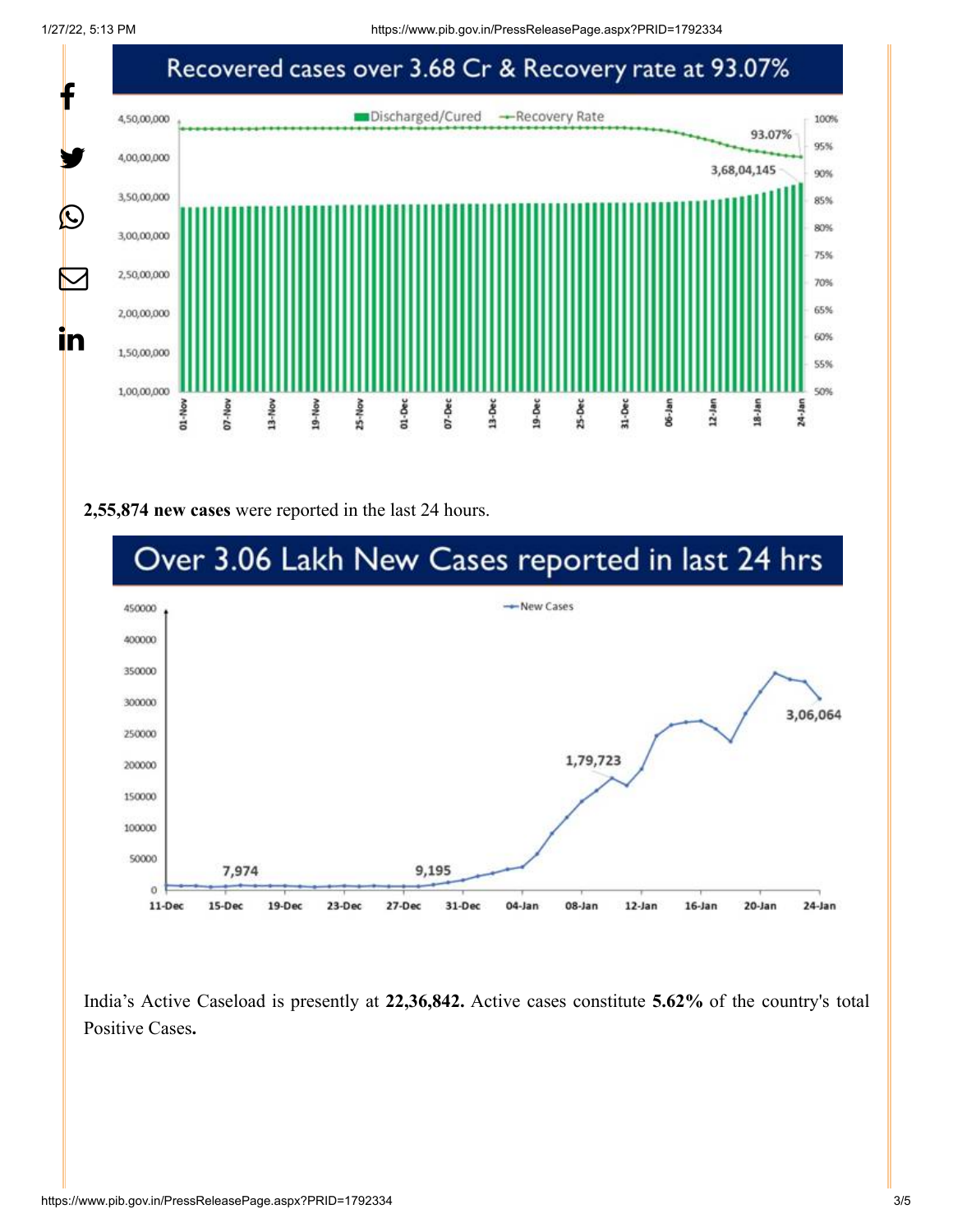1/27/22, 5:13 PM https://www.pib.gov.in/PressReleasePage.aspx?PRID=1792334



The testing capacity across the country continues to be expanded. The last 24 hours saw a total of **16,49,108** tests being conducted. India has so far conducted over **71.88 Cr (71,88,02,433**) cumulative tests.

While testing capacity has been enhanced across the country, **Weekly Positivity Rate** in the country currently **stands at 17.17%** and the **Daily Positivity rate also reported to be 15.52%.**



\*\*\*\*

MV/AL